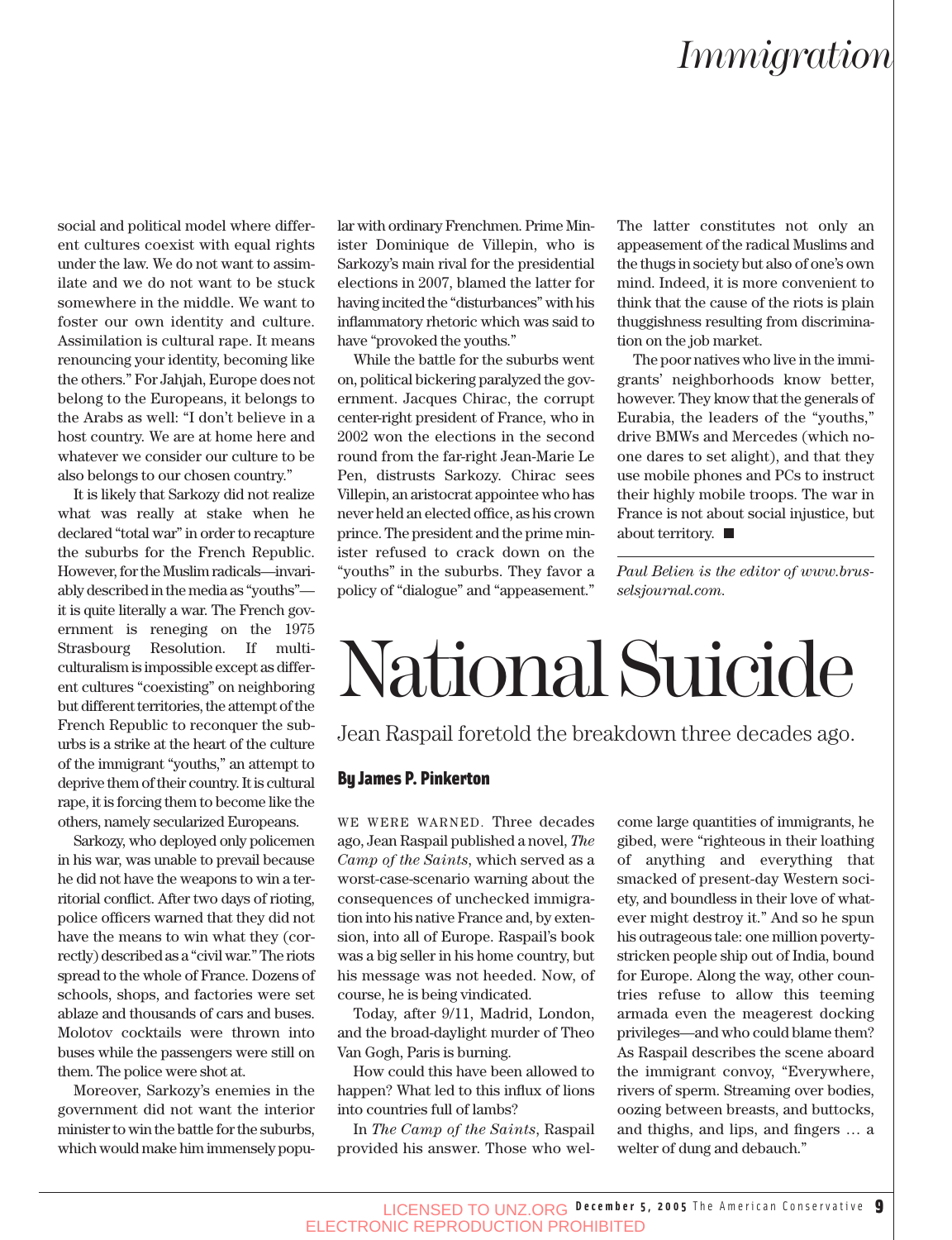### *Immigration*

But France is persuaded that these people are a "million Christs," whose arrival will "signal the dawn of a just, new day." In other words, Raspail writes, what the French are lacking is a proper sense of national-racial consciousness, "the knowledge that one's own is best, the triumphant joy at feeling oneself to be part of humanity's finest." Instead, he concludes, after having been beaten down by decades of multicultural propaganda, "the white race" has become "nothing more than a million sheep."

And so this Indian multitude reduced to 800,000 by rampant onboard disease and violence—is allowed to land in Southern France, whereupon the Ganges Horde immediately commences rape, rack, and ruin. Then other immigrants come pouring in to the West, too: "the swarthy millions roaming the streets of New York and

object … proclaimed the dignity of those who had lived there—their discretion, their propriety, their reserve, their taste for those solid traditions that one generation can pass on to the next, so long as it still takes pride in itself." Such objects, and the ideas that connect them and give them value, are the touchstones of patriotism. As another Frenchman, Emile Durkheim, observed, nations survive only if they unite around common emblems of nationhood.

Another who agreed that group solidarity requires a sense of uniqueness was George Orwell. Writing in 1941, when his country was in danger of losing to Germany, Orwell rallied his fellow citizens, reminding them, "When you come back to England from any foreign country, you have immediately the sensation of breathing a different air. Even in the first few minutes dozens of small things conspire to give you this

#### IN RASPAIL'S VIEW, **THE GHOSTS OF THE PAST** SHOULD SPEAK LOUDLY TO THE PRESENT WITH THEIR COMMON ADJURATION: **REPEL THE BARBARIANS**.

London, or the myriad blacks and Arabs ready to spew from the cellars of Paris." And so the glory of Europe is extinguished forever.

Many, of course, have simply dismissed Raspail as racist. But two factors elevate his writing and his message.

First, he demonstrates a canniness about human nature and what it takes to motivate people to defend their homeland. "Man never has really loved humanity all of a piece," he writes. It's inherent that we like some more than others—and some not at all. Indeed, in the spirit of Edmund Burke, the wisest of political scientists, Raspail invokes the spine-stiffening power of stolidity and continuity that is unique to one's own place. Describing one Frenchman's centuries-old house, he lyricizes, "Each

feeling. The beer is bitterer, the coins are heavier, the grass is greener." This paean is romantic, perhaps even irrational, rhapsodizing, but Orwell had a war to win, and so he offered even more particularist patriotism: "There is something distinctive and recognizable in English civilization. It is a culture as individual as that of Spain. It is somehow bound up with solid breakfasts and gloomy Sundays, smoky towns and winding roads, green fields and red pillar-boxes. … Moreover it is continuous, it stretches into the future and the past, there is something in it that persists, as in a living creature." After reading that apostrophe, what son or daughter of Albion wouldn't leap to the defense of their sceptered isle against invaders or despoilers?

With comparable sentiments, Raspail summons up his poetical-historical defense of France. In the novel, an aging professor, clearly a symbol of France itself, muses aloud about long-ago Gauls who defended their homeland. "Had I been with Aetius," he pronounces, "I think I would have reveled in killing my share of Hun." Girding himself further as he prepares to take up arms against the looming sea of trouble, the old man reflects about what it might have been like to fight alongside Charles Martel, Godfrey of Bouillon, the Byzantines, and Don Juan of Austria, who defeated the Turks at the naval battle of Lepanto in 1571. In Raspail's view, the ghosts of the past should speak loudly to the present with their common adjuration: repel the barbarians.

Second, if Raspail was right about what motivates people to defend their homeland, he was equally right about what it takes to de-motivate them. His novel may be a dystopic parable, but he was dead-on in his depiction of the systemic guilt-tripping that has afflicted the West. Only a few years before he published his book, Susan Sontag had wailed, "The white race is the cancer of human history." Using such suicidal sentiments as grist for his fictional mill, Raspail sets up a confrontation between a conventional Everyman and a group of self-hating multiculturalists. Says Everyman: "There's not one of you proud of his skin, and all that it stands for." To which the answer comes, "Not proud, or aware of it either. ... That's the price we have to pay for the brotherhood of man. We're happy to pay it."

Yet just as Raspail was right about the beliefs of many fellow Westerners—our breed is bad, we deserve to be birth-controlled and aborted out of existence—he was also right about the grand strategy of many in the Third World, for whom "the winning of the North," through immigration-invasion, has been the ultimate goal.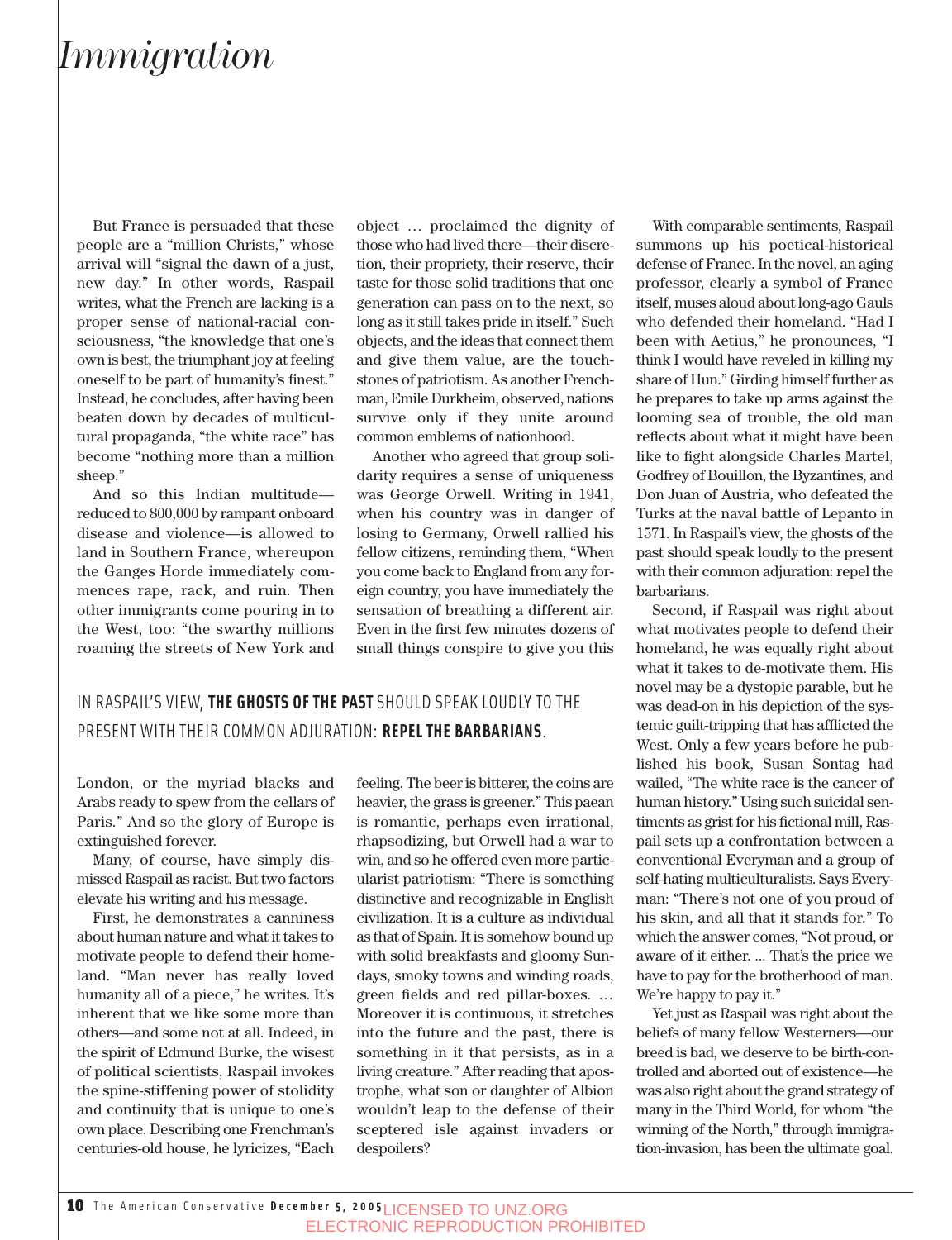So while Raspail did not know the specifics of Vicente Fox's slow-motion demographic crusade to recapture much of America for Mexico, he apprehended the general truth, decades before Fox first articulated his *reconquista*.

The irony of France's situation today —as immigrants and the children of immigrants commit exactly the kind of mayhem that Raspail warned against is that far more than most peoples, the French have a strong sense of nationhood, from their overall striving for *la gloire* to their picky campaign to purge non-French words from their vocabulary. And unlike, say, the British, the French have no advanced tradition of civil liberties that prevents a tough approach in the assimilation of foreigners. Yet on the other extreme, unlike, say, the Germans, they have no totalitarian history to live down. So in theory, there's no reason why the French couldn't use statist coercion to turn North African Muslims into good and loyal Frenchmen.

But now we know, in reality, that Paris has failed. And why is that?

Most obviously, the French have a lot of people to Gallicize; almost 10 percent of the population are Muslims, not the gentler Hindus of Raspail's imagining. Moreover, many of these Third Worlders have imbibed the radical ideology of Frantz Fanon, the French West Indian who became a partisan for radical causes, culminating in his 1961 book, *Les Damnés de la Terre* (*The Wretched of the Earth).* Fanon's influence has always been greatest in the Francophone world, and so his hymns to the "cleansing power of violence" have been northstars of Euro-leftist philosophy.

Piled on top of Fanon is the legacy of 1968, which hit France even harder than the United States A critical mass of the French intelligentsia has permanently embraced the worst of '60s ideology, which holds that all authority is terrorism, that the cure of nationalism is internationalism, and that the West, in particular, is guilty as charged—of all charges. These were the people that Raspail most feared and at whom *The Camp of the Saints* was most targeted.

In the decades since, the premiers of Paris cultivated an image of hard-nosed *realpolitik*, in which the coolly calculating descendants of Descartes would use facts and logic to resolve the Ethnic Question. And so in 2004, the government imposed a ban on headscarves worn mostly, of course, by Muslim women—in state schools and in other public institutions. The new law was intended to accelerate the French-ification of the non-native population, and it might have worked, if it had come 10 or 20 years earlier. Instead, mostly unemployed Muslim youths, with no citizenship in their home country, and no loyalty to their new country, have staged their own *Lord of the Flies* along the Seine. No wonder the French are so cynical about everything, especially their government; they have paid their taxes, suffered through the political speeches, and now they discover that *l'etat* has failed in its most elemental Hobbesian function, which is the maintenance of order in the streets.

But even before the recent riots, the aging Raspail—he was born in 1925 was bluntly pessimistic about France's fate. Last year he published a piece in *Le Figaro*, declaring

[T]hose of French stock—bludgeoned by the throbbing tom-tom of human rights, of 'the welcome to the outsider,' of the 'sharing' dear to our bishops etc., framed by a whole repressive arsenal of laws known as 'anti-racist,' conditioned from early childhood with cultural and behavioral 'crossbreeding,' with the requirements of 'plural France' and with all the by-products of old Christian charity—will no longer have any alternative but to degrade their own children, or merge, without offspring, into newmould French 'citizen' of 2050.

Because I am convinced that the fate of France is sealed, because 'My house is their house' (Mitterand), inside 'Europe whose roots are as much Muslim as Christian' (Chirac), because the situation is moving irreversibly towards the final swing in 2050 which will see French stock amounting to only half the population of the country, the remainder comprising Africans, Moors and Asians of all sorts from the inexhaustible reserve of the Third World, predominantly Islamic, understood to be fundamentalist Jihadists, this dance is only the beginning. … France is not the only concern. All of Europe marches to its death.

Of course, it might not be only Europe. America faces threats, too. And just on Monday came news that Australian authorities had arrested 17 men allegedly involved in a terror-bombing conspiracy. One of these "Australians" is Abu Bakr, a "spiritual leader" born in Algeria, who until the arrests was best known for extolling Osama bin Laden as a "great man."

This should serve as a reminder to us all: while a few in the West have been sounding the alarm against foreign invasion for many years now, many in the East have been sounding a clarion call of their own—that they're coming to conquer us.

*James P. Pinkerton is a columnist for* Newsday *and a fellow at the New America Foundation in Washington, D.C. He served in the White House under Presidents Ronald Reagan and George H.W. Bush.*